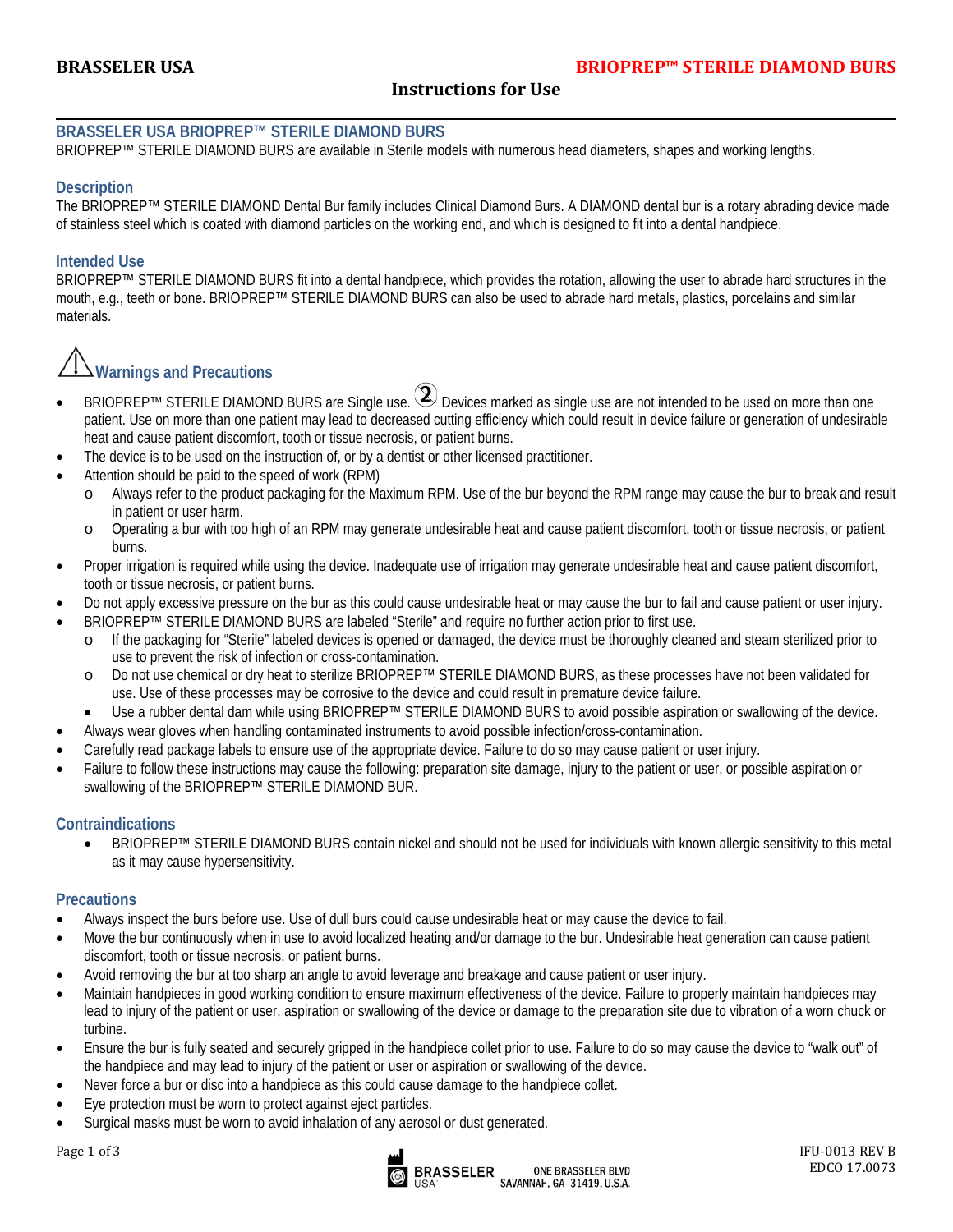## **Instructions for Use**

• BUSA Bur Blocks used to hold the devices for storage and steam sterilization are not intended to maintain sterility of the device.

#### **General Instructions**

- 1. Clean and sterilize non-sterile burs (only if the packaging for "Sterile" labeled devices is opened or damaged) in accordance with the validated procedures provided below prior to first use.
- 2. Do not force bur into the handpiece. In case of difficult access, check both handpiece turbine and bur and refer to handpiece instructions for troubleshooting.

#### **Cleaning and Sterilization Instructions**

| Scope                         | These instructions are applicable to all BRIOPREP™ STERILE DIAMOND BURS. They are applicable before initial use (only if the packaging<br>for "Sterile" labeled devices is opened or damaged).                                                                                                                                                                                                                   |  |  |
|-------------------------------|------------------------------------------------------------------------------------------------------------------------------------------------------------------------------------------------------------------------------------------------------------------------------------------------------------------------------------------------------------------------------------------------------------------|--|--|
| Warnings                      | 1. Cleaning agents with chlorine or chloride as the active ingredient are corrosive to stainless steel and must not be used. Cleaning agents<br>with neutral pH are recommended.                                                                                                                                                                                                                                 |  |  |
|                               | Do not use Cold Sterilizing Methods for the sterilization of BRIOPREP™ STERILE DIAMOND BURS. These agents often contain strong<br>2.<br>oxidizing chemicals that may attack the substrate that bonds the diamond particles to the steel blanks.                                                                                                                                                                  |  |  |
| Reprocessing Limitations      | The BRIOPREP™ STERILE DIAMOND BURS are single use medical devices and should not be reprocessed.                                                                                                                                                                                                                                                                                                                 |  |  |
| Point of Use                  | BRIOPREP™ STERILE DIAMOND BURS should be immediately used upon opening the primary package (pouch).                                                                                                                                                                                                                                                                                                              |  |  |
| Containment/ Transportation   | Diamond Burs and Discs can be transported wet or dry and should be protected from damage. If transported wet there is an increased chance<br>of staining or corrosion. Prolonged storage in disinfectant solutions may result in degradation of the product and must be avoided.                                                                                                                                 |  |  |
| Manual Cleaning Procedure     | If hand cleaning is the only available option, the Diamond Bur should be cleaned in a sink reserved for cleaning instruments.                                                                                                                                                                                                                                                                                    |  |  |
|                               | Optional step: Insert the Diamond Bur into a handpiece and operate at the Maximum RPM. Insert the Diamond Bur head fully into a wet<br>diamond cleaning stone for at least 2 seconds. Remove Diamond Bur from handpiece.                                                                                                                                                                                         |  |  |
|                               | Rinse the Diamond Bur (and dedicated instrument block, if applicable) under cool running water for at least one (1) minute.                                                                                                                                                                                                                                                                                      |  |  |
|                               | Prepare a fresh bath of neutral-pH cleaning solution. Follow the cleaning agent's manufacturer's instructions. Immerse the Diamond Bur (and<br>instrument block) and soak for at least ten (10) minutes.                                                                                                                                                                                                         |  |  |
|                               | After soaking, and keeping it immersed, brush thoroughly away from the body using the neutral cleaning agent for at least one (1) minute. Care<br>should be taken to avoid spreading contaminants by spraying or splashing during the brushing process. Use wire brushes with caution as brass<br>particles may result in galvanic corrosion and steel particles may cause discoloration of stainless steel.     |  |  |
|                               | Special care should be taken to clean crevices and other hard-to-reach areas thoroughly. Visually inspect to confirm the removal of debris.<br>Repeat the cycle if needed.                                                                                                                                                                                                                                       |  |  |
|                               | Thoroughly rinse the Diamond Bur (and instrument block) under running warm water for at least one (1) minute and until visibly clean.                                                                                                                                                                                                                                                                            |  |  |
|                               | Dry the device using a non-shedding wipe or clean compressed air.                                                                                                                                                                                                                                                                                                                                                |  |  |
| Ultrasonic Cleaning Procedure | Prepare a fresh pH-neutral cleaning solution; place the Diamond Bur or Disc in the dedicated instrument block (if applicable) and then place in a<br>sonication unit. Follow the cleaning agent manufacturers' instructions for correct concentration, exposure time, temperature, and water quality.<br>Completely submerge the device in the cleaning solution and sonicate for at least fifteen (15) minutes. |  |  |
|                               | Perform a final thorough rinse of the device and instrument block (if applicable) under running warm tap water for at least (1) minute.                                                                                                                                                                                                                                                                          |  |  |
|                               | Visually inspect to confirm the removal of debris. Repeat the cycle if needed.                                                                                                                                                                                                                                                                                                                                   |  |  |
|                               | Dry the device using a non-shedding wipe or clean compressed air.                                                                                                                                                                                                                                                                                                                                                |  |  |
| <b>Inspection Testing</b>     | 1. Carefully inspect each device to ensure that all debris has been removed.                                                                                                                                                                                                                                                                                                                                     |  |  |
|                               | 2. Visually inspect the device for damage/ wear that would prevent proper operation.                                                                                                                                                                                                                                                                                                                             |  |  |
|                               | Do not use if the tip is broken.<br>a.<br>Do not use if there are missing or worn diamond particles.<br>b.<br>Do not use if there is evidence of corrosion.<br>C.                                                                                                                                                                                                                                                |  |  |
| Packaging                     | Singly: Pack the Diamond Bur or Disc in pouches validated for sterilization                                                                                                                                                                                                                                                                                                                                      |  |  |
|                               | In Sets: Place the Diamond Bur or Disc in the dedicated instrument block.                                                                                                                                                                                                                                                                                                                                        |  |  |